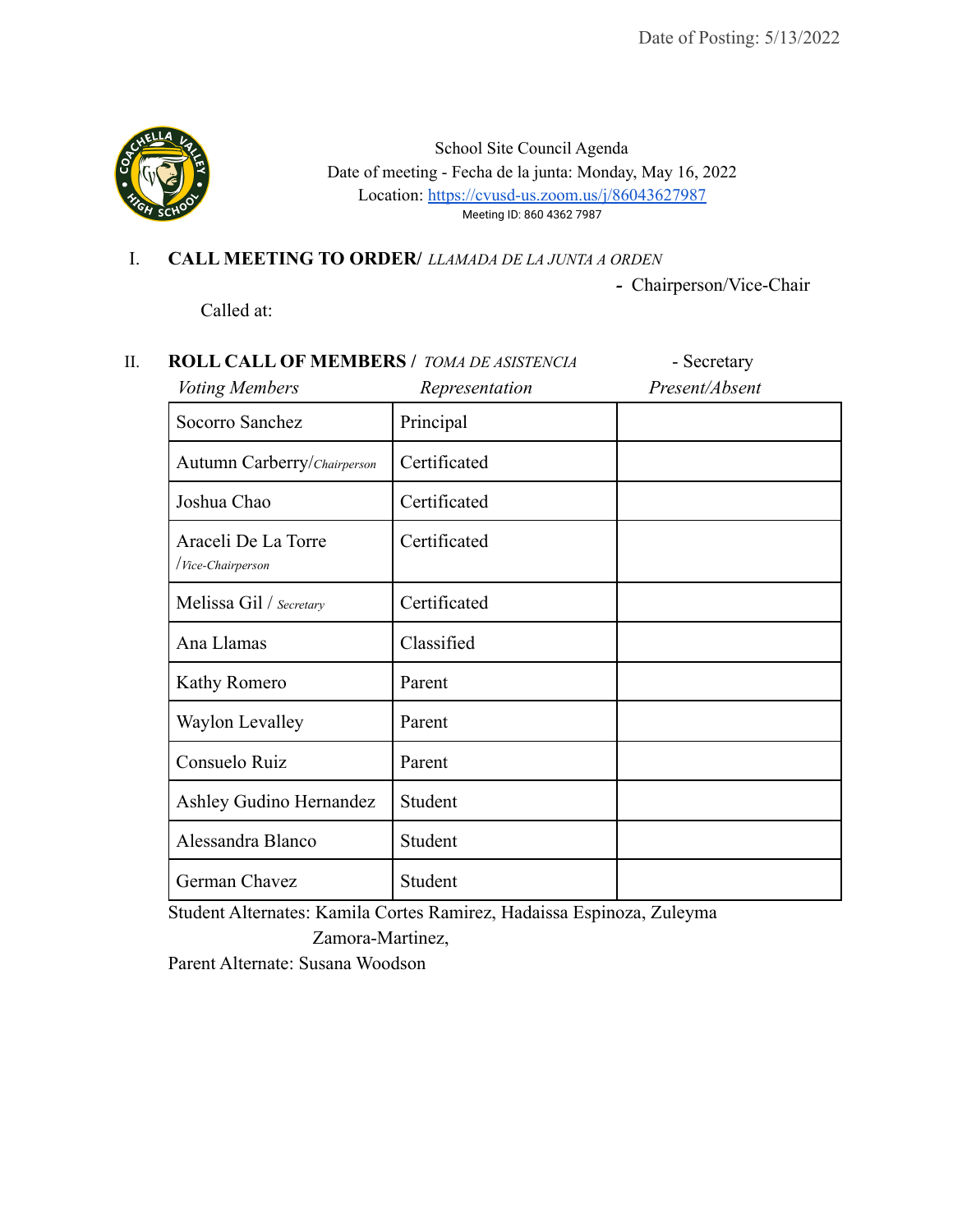## III. **CHANGES/ADDITIONS TO THE AGENDA /** *CAMBIOS / ADICIONES A LA AGENDA*

Motioned by: Seconded by:

Action Taken: Passed Failed No Action Taken Vote Count: Ayes Nays Abstained

IV. **READING AND APPROVAL OF THE MINUTES /** *LECTURA Y APROBACIÓN DE LOS MINUTOS*

| Motioned by:         |  |        | Seconded by: |                                              |  |  |  |
|----------------------|--|--------|--------------|----------------------------------------------|--|--|--|
| Action Taken: Passed |  | Failed | - No         | Action Taken Vote Count: Ayes Nays Abstained |  |  |  |

V. **REPORTS OF OFFICERS, STANDING AND SPECIAL COMMITTEES/** *INFORMES DE FUNCIONARIOS, COMITÉS PERMANENTES Y ESPECIALES*

ASB: AVID:

VI. **UNFINISHED BUSINESS**/ *NEGÓCIOS INACABADOS*

Motioned by: Seconded by: Action Taken: Passed Failed No Action Taken Vote Count: Ayes Nays Abstained

VII. **NEW BUSINESS /** *NEGOCIO NUEVO*

**Action Item #1: Approval of 2022-2023 Single Plan for Student Achievement (SPSA) Socorro Sanchez**

| Motioned by:         |        |                | Seconded by: |  |                                              |
|----------------------|--------|----------------|--------------|--|----------------------------------------------|
| Action Taken: Passed | Failed | N <sub>0</sub> |              |  | Action Taken Vote Count: Ayes Nays Abstained |